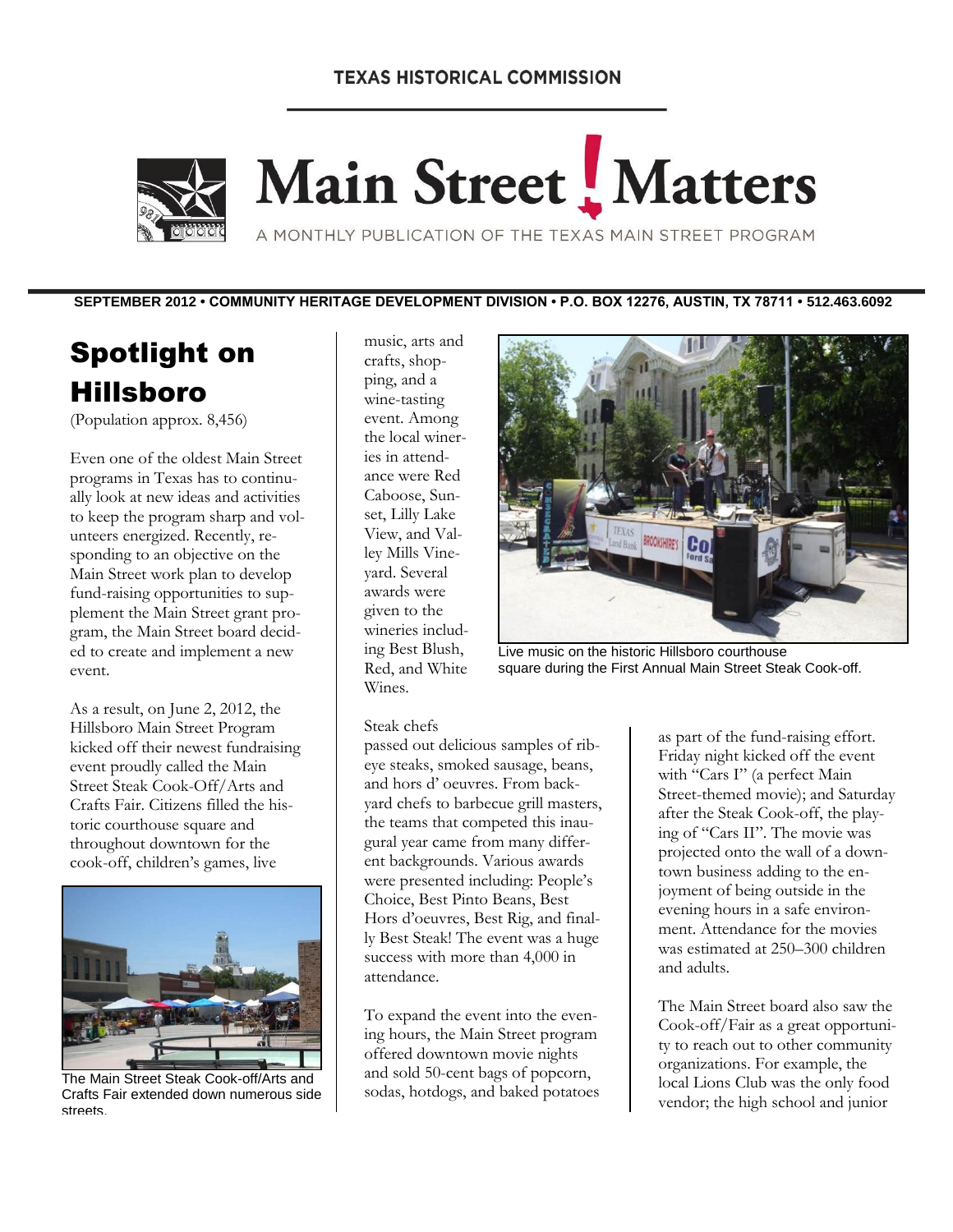

The cook-off spread beyond the courthouse square to the restored historic City Hall for a steak dinner and wine tastings.

high cheerleaders sold water and soft drinks; the Boys and Girls Club sold snow cones, and the Chamber of Commerce Ambassadors and Junior Ambassadors helped sell wine tasting and steak dinner tickets.

The Hillsboro Main Street Steak Cook-off was modeled from the Texas Steak Cook-off in Hico, which has been named the largest steak cook-off in the Southwest. Thanks to the hard work of the Hillsboro Main Street board, the event raised close to \$7,000 from this event thanks, in large part, to local business sponsorships and a major sponsorship of steaks by the local Brookshire's grocery store. The funds raised from this event will be used by the Main Street

Board to fund other Main Street/downtown projects in the future. This year, some of the funds will be used to purchase new downtown banners and holiday decorations to help in working towards another work plan objective of attracting more tourists to downtown. Hopefully, the event will grow and more activities will be added as word gets out about the event. Plans are to continue with the annual Hillsboro Main Street Steak Cook-Off/Arts and Crafts Fair on the first Saturday in June. Due to the fundraising success of the Main Street Movie Nights, the Main Street board will continue to facilitate the showing of family-oriented movies to entice families to the downtown area. Nachos, hotdogs, popcorn, candy bars, and sodas were donated by a local business and sponsors made it possible to pay for the movies.

Among other efforts to bring citizens and tourism to the downtown area, the Main Street Board recently completed its first Downtown Walking Tour Brochure. Buildings featured in the brochure include the City Library, Chamber of Commerce, Hillsboro School District, the beautiful Hill County Courthouse, and many more. The brochure is displayed at all the Travel Information Centers in Texas along with all the area hotels and even some downtown businesses.

The Hillsboro Main Street board is very pleased with the accomplishment of this work plan objective and looks forward to an even more successful fund-raising cook off/fair next year to help in the

continued revitalization efforts in downtown.

*Thanks to Anna Sewall, Hillsboro Main Street Manager, for providing this article.*

# FOCUS ON MAIN STREET DESIGN Window Shading **Strategies**

In every Main Street town, at some point in time, boarded up windows can be found. The common culprit: excessive heat or sunlight. This is unfortunate because windows are an essential feature of historic buildings. They not only contribute to the rhythm and scale of historic façades, they also work in harmony with other historic facades and contribute to the rhythm and scale of the entire street. This article will provide some alternatives to boarding up windows. The goal is to be true to the historic appearance of the building while still being sensitive to current uses.



Boarding up windows is not a recommended approach to sun control because it obscures the historic character and materials of the building.

The first options that should be considered are historic sun-control methods such as awnings, canopies, or shutters. Historic photographs need to be consulted to see if these elements were once on the building. Review or analysis of the photograph by a knowledgeable individual in historic preservation will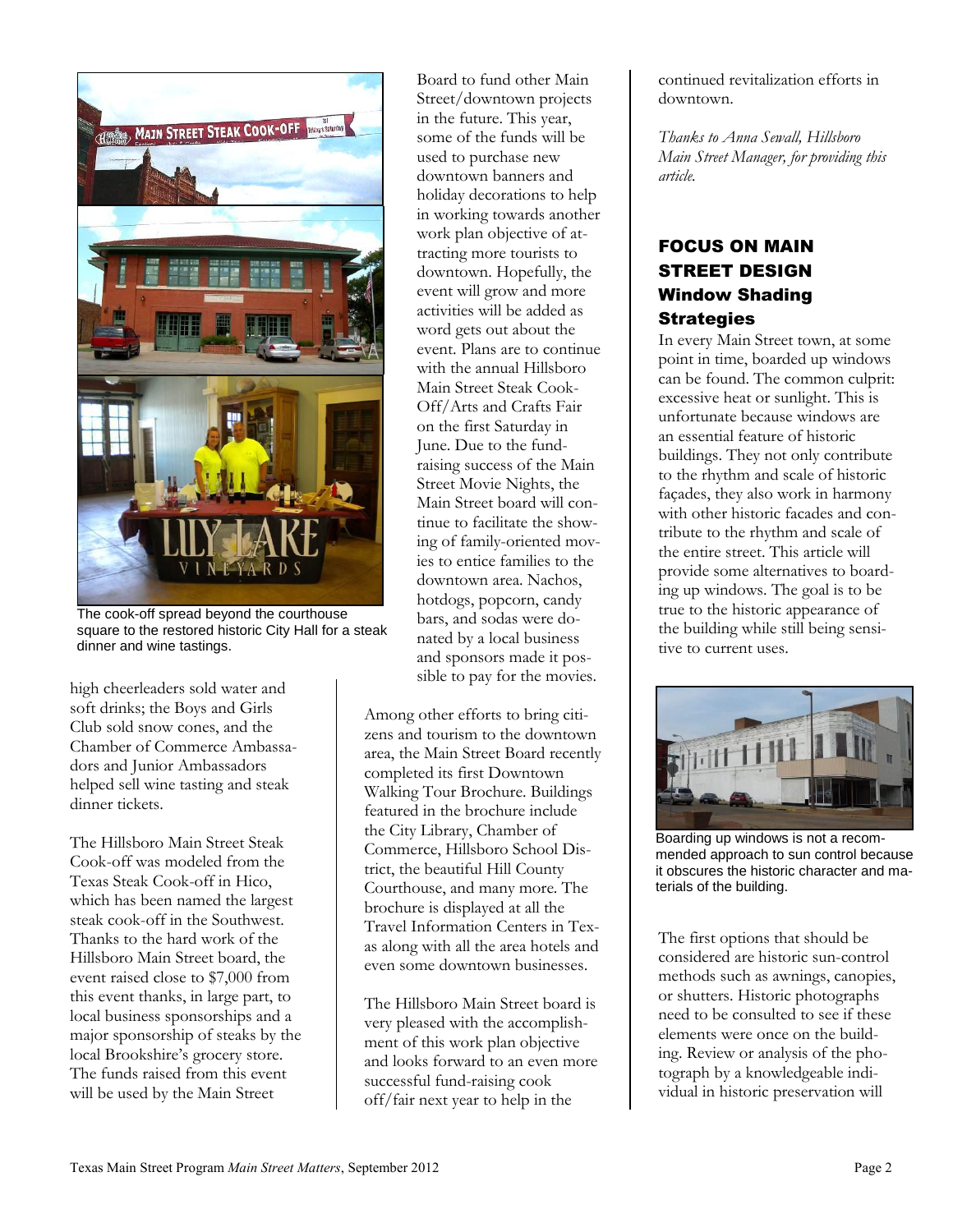help to assess the appropriateness of the element(s). Curtains and blinds are other options that have been around for hundreds of years. Curtains are effective but can block visibility through storefront windows. They can, however, be suitable options for transom windows and upper story windows.



Historic sun-control methods of awnings and curtains in Kingsville

Some modern techniques that allow visibility into the store interior include solar shades and film. Solar shades are semi-transparent lengths of material, typically attached to a roller that can be opened and closed as needed. The ability to open and close is very beneficial allowing coverage when needed and allowing the original appearance of the storefront to be retained when they are not in use. Solar shades are made from acrylic canvas or a mesh fabric material. They limit solar heat gain at varying percentages based on the "openness" (tightness of the weave). The higher the percentage, the more transparent the shade will be. The highest percentage of openness should be selected to allow the most transparency into the business.

Films can be applied directly to the interior of a window or slightly away from it in the form of a film shade. Both film shades and window film can help to moderate temperatures, reject heat, reduce energy costs, protect fabrics and

furnishings, reduce glare, and block UV rays. Film shades, being hung like curtains away from the wall, avoid the problem of the film damaging the glass and also allows the flexibility to be open and closed when needed.

The effectiveness of window film can vary depending upon how dark or reflective the film is. Although the maximum amount of blockage (darkest film) may be desired, it is not the best option. A dark storefront is not inviting, and customers need to be able to see into the storefront windows to view merchandise displays. Window film has come a long way over the years. Once the very dark or reflective films were the only available choices; now there is a large range in both of these areas. The goal is to get the highest heat rejection performance without being visible. The recommended darkness of the film, known as Visible Light Transmission (VLT), is 67 VLT or higher. The reflectivity recommendation, known as Visible Light Reflectance (VLR), is 9 percent or less. The 9 percent reflectivity (VLR) is the same reflectivity as glass.

Avoid films that permanently bond to glass surface. All solar films should be reversible without destroying the underlying glass or sash. Film application should be made with no seams if possible. Windows on the same elevation should be treated uniformly. Matching tinting on an entire façade will provide the best results for consistency.

Historic glass can be wavy or patterned, making it a challenge to cover with window film. Historic glass is a precious commodity that should not be sacrificed for the sake of a perfect window film installation. Film shades, rollers





Solar shades (top), photo web link: [http://newyork.olx.com/solar-shades](http://newyork.olx.com/solar-shades-roller-shades-manhattan-new-york-city-queens-iid-68709782)[roller-shades-manhattan-new-york-city](http://newyork.olx.com/solar-shades-roller-shades-manhattan-new-york-city-queens-iid-68709782)[queens-iid-68709782,](http://newyork.olx.com/solar-shades-roller-shades-manhattan-new-york-city-queens-iid-68709782) film shades (not pictured), and film (bottom) limit solar heat gain while still allowing visibility through the windows, photo web link [http://www.familyhandyman.com/DIY-](http://www.familyhandyman.com/DIY-Projects/Heating---Cooling/Air-Conditioning---Cooling/heat-reducing-window-film/View-All)[Projects/Heating---Cooling/Air-](http://www.familyhandyman.com/DIY-Projects/Heating---Cooling/Air-Conditioning---Cooling/heat-reducing-window-film/View-All)[Conditioning---Cooling/heat-reducing](http://www.familyhandyman.com/DIY-Projects/Heating---Cooling/Air-Conditioning---Cooling/heat-reducing-window-film/View-All)[window-film/View-All](http://www.familyhandyman.com/DIY-Projects/Heating---Cooling/Air-Conditioning---Cooling/heat-reducing-window-film/View-All) 

shades, or curtains are a better option to respect the historic glass.

An alternative to films is specially treated glass or plastic glazing panels. Applied to the interior side of a window, they can serve as a storm panel, help lower dirt infiltration, and reduce some visible sunlight. With this approach, a preassessment on the visual impact on the historic character of the building, the best way to install the panel with minimal damage to the historic woodwork, and the potential for moisture entrapment between the sash and panel would be necessary.

If these options are not viable, commonly due to lower ceilings, another option is to paint the glass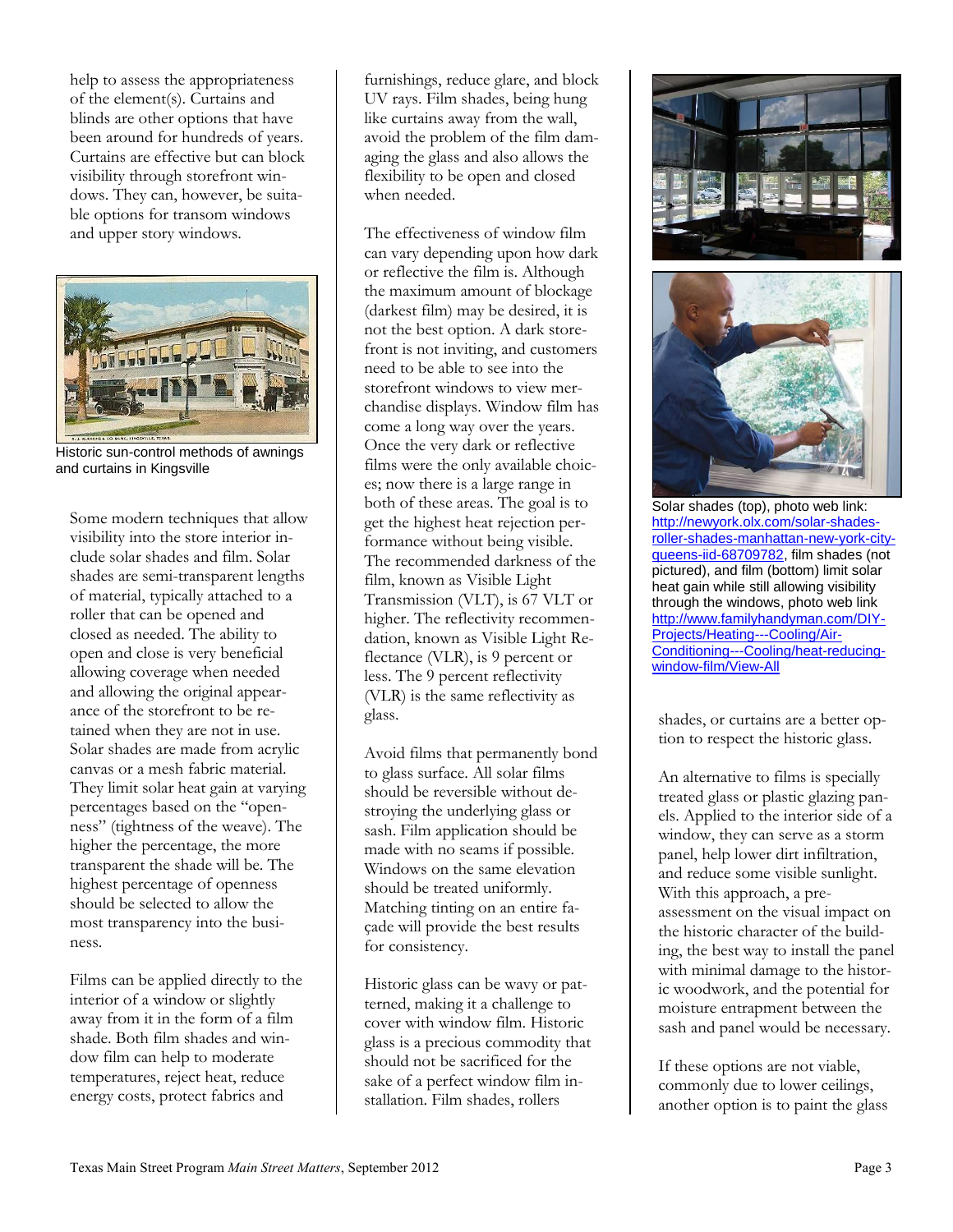on the inside of the building black or add black fabric near the glass. Transom windows generally appear black from a distance. The glass on the outside of the building is not painted, thereby allowing it to show the reflections of the surrounding environment. These reflections are what will give the illusion that painted transom windows are actually transparent.

Returning back to historic suncontrol methods, historical images show fabric attached underneath the canopy at the front edge that could be rolled up and down depending on sun angles and weather conditions. A few examples of







Historic sun control method of attaching fabric underneath the canopy at the front edge (top) and current day uses of fabric attached to the front edge of the canopy in downtown Canyon (middle); Avalon Beach AU (bottom) showing metal reinforcements added.

modern interpretations of this idea, including some with metal reinforcements to prevent swaying, can be seen in the images below. Weather, especially wind, may pose possible complications with this method and should be considered.

In some instances, adding a few more inches of fabric can go a long way in blocking the sun from the business' storefront. It can also provide a space for the business name. If words are added to the fabric, it is recommended to keep the design simple and professional to avoid a cluttered appearance to the building and the district. The goal is to keep historic transom windows and storefront windows visible. Keeping them visible adds significantly to the appearance and integrity of the building. The visibility of storefront displays is economically significant by appealing to passing customers

*Thanks to Sarah Blankenship, Texas Main Street project design assistant, for providing this article. Also thanks to the THC Division of Architecture for providing guidance on solar window films.*

# **NEWS** Texas Historical Commission Improves its Social Standing

The Texas Historical Commission (THC) has launched new social media pages on Twitter and photosharing app Instagram. Follow the state agency for historic preservation on Twitter at @TxHistComm or Instagram at Texas Historical Commission.

The new pages follow last month's launch of an official THC Facebook page ("like" the page at [www.facebook.com/TexasHistoric](http://www.facebook.com/TexasHistoricalCommission) [alCommission\)](http://www.facebook.com/TexasHistoricalCommission), which has become a daily source of preservation news

and community activity about the agency's programs, events, and partnerships. The new social media platforms further THC's continuing efforts to increase community engagement, reach new and larger audiences, and quickly distribute program and partner information to citizens, travelers, and the media.

In addition to these social media pages, the THC has individual Facebook pages for nine of its historic sites across the state, as well as its historical marker program. The historical marker program, Casa Navarro State Historic Site, and National Museum of the Pacific War also have Twitter feeds (follow them at @THCmarkers, @CasaNavarroSA, and @NimitzMuseum, respectively). These pages will continue in addition to the THC's centralized pages on Facebook, Twitter, and Instagram. Additional social media platforms will be coming later this year.

If you have any questions or comments, please contact Rob Hodges at [socialmedia@thc.state.tx.us.](mailto:socialmedia@thc.state.tx.us)

# Texas Historical Marker Applications Available

Texas historical marker applications will be taken through **November 15**. Applications will only be accepted from county historical commission chairs and marker chairs. For details, see the THC website: [www.thc.state.tx.us/markerdesig](http://www.thc.state.tx.us/markerdesigs/madapply.shtm) [s/madapply.shtm](http://www.thc.state.tx.us/markerdesigs/madapply.shtm)

# Ten Criteria Report Due This Month for All Main Street Cities

The due date for annual Ten Criteria reporting has changed this year. The report template along with the Financial Tools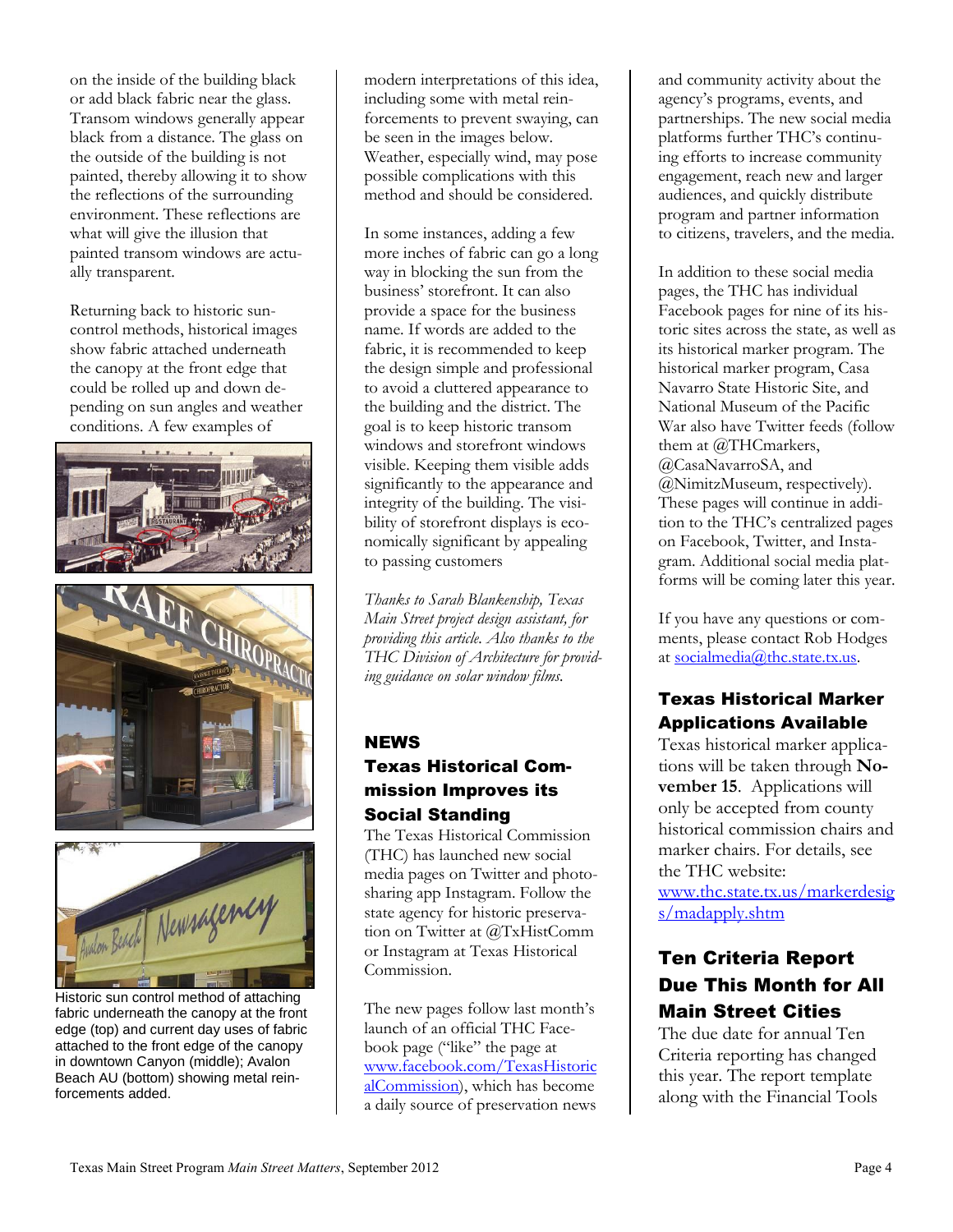Survey was sent out by Debra Farst on the list serv on July 13. Due date for both is Friday, September 28. Just a reminder that National Recognition announcements will be made at February 2013 training and not at the Texas Downtown Association/Texas Main Street Annual Conference as in the past.

#### MAIN STREET AROUND THE STATE **Bastrop**



The new Bastrop, TX smart phone app was launched in August

The ultimate Bastrop-at-yourfingertips app is here. Locals and visitors can get all the 4-1-1 on the local establishments on their smart phones. The app includes historic sites, shopping, the arts, events, lodging, etc. See the new app at [https://play.google.com/store/apps/d](https://play.google.com/store/apps/details?id=com.golocalapps.bastropTX) [etails?id=com.golocalapps.bastropTX](https://play.google.com/store/apps/details?id=com.golocalapps.bastropTX)

#### **Huntsville**

The City of Huntsville was one of 17 cities that won a free fruit orchard in the Dreyer's Orchard Competition These communities will reap the benefits of a flourishing orchard that bring community

groups together and fresh fruit for families and food banks. See [www.communitiestakeroot.co](http://www.communitiestakeroot.com/) [m.](http://www.communitiestakeroot.com/)

# EVENTS

If you would like one of your Main Street events posted here, email [jill.robinson@thc.state.tx.us](mailto:jill.robinson@thc.state.tx.us) at least three weeks ahead of the month in which you want the posting.

#### **Sept. 8, Denton**

Denton Main Street Association will host the 13th annual Arts, Antiques, and Autos Extravaganza event on Saturday from 9 a.m. to 3 p.m. around the historic courthouse square, 110 W. Hickory St. This classic, custom, and hot rod car and motorcycle show is complete with live music, fine arts/crafts, antique appraisals, kids' fun, and more. See [www.dentonmainstreet.org](http://www.dentonmainstreet.org/)

#### **Sept. 22, Rockwall**

A Rockwall tradition for more than 30 years, the twice-yearly Aspasians Art Fair features more than 200 vendors on the historic courthouse square offering an extensive and diverse array of merchandise and delectable foods. See [www.aspasians.com/art-fair.htm](http://www.aspasians.com/art-fair.htm)

#### **Sept. 28–29, McKinney**

McKinney meets Bavaria: Drawing on the colorful tradition that began in Munich, Germany in 1810, the McKinney Oktoberfest represents many things to many people. There will be a cultural event that reflects the many contributions of German immigrants who settled in Texas. This is a fun, family-friendly event that will offer authentic German music, food, and drink, traditional costumes, dancing, children's activities, and much more.

Germans have a special word, *Gemütlichkeit*, suggesting a warm at-

mosphere of open and generous hospitality. That's how residents and guests of McKinney are welcomed. As visitors wander McKinney's 162-year-old downtown streets enjoying the attractions during the fest, they will experience a diverse array of vibrant specialty shops and restau-rants. See [www.downtownmckinney.com](http://www.downtownmckinney.com/) or contact McKinney Main Street at 972.547.2660.

#### **Oct. 6, Rockwall**

Each fall, downtown Rockwall is host to the Rockwall Rib Rub and Run. Visitors flock to the historic town square for a fun-filled day featuring a great barbecue competition, good music, and food. Rockwall Running Center will host the 5k Fun Run, and afterwards, visitors can take it easy and stroll through the Old Town Shoppes collecting the winning hand in the "Poker Stroll." See

[http://mainstreet.rockwall.com/ev](http://mainstreet.rockwall.com/events.asp) [ents.asp](http://mainstreet.rockwall.com/events.asp)

# SEMINARS/WORKSHOPS/ WEBINARS

# Fall Basic Economic Development Course

The Texas Economic Development Council will hold its fall basic Economic Development course September 11–14 in Austin at the Doubletree Suites. Registration is \$700. For details, see [https://www.texasedc.org/node/5](https://www.texasedc.org/node/561) [61](https://www.texasedc.org/node/561)

# Roadside Treasures Seminar

San Antonio is a regional commercial center and a historic crossroads of trade. It is no surprise that roadside architecture blossomed in the 20th century as the American automobile culture became dominant.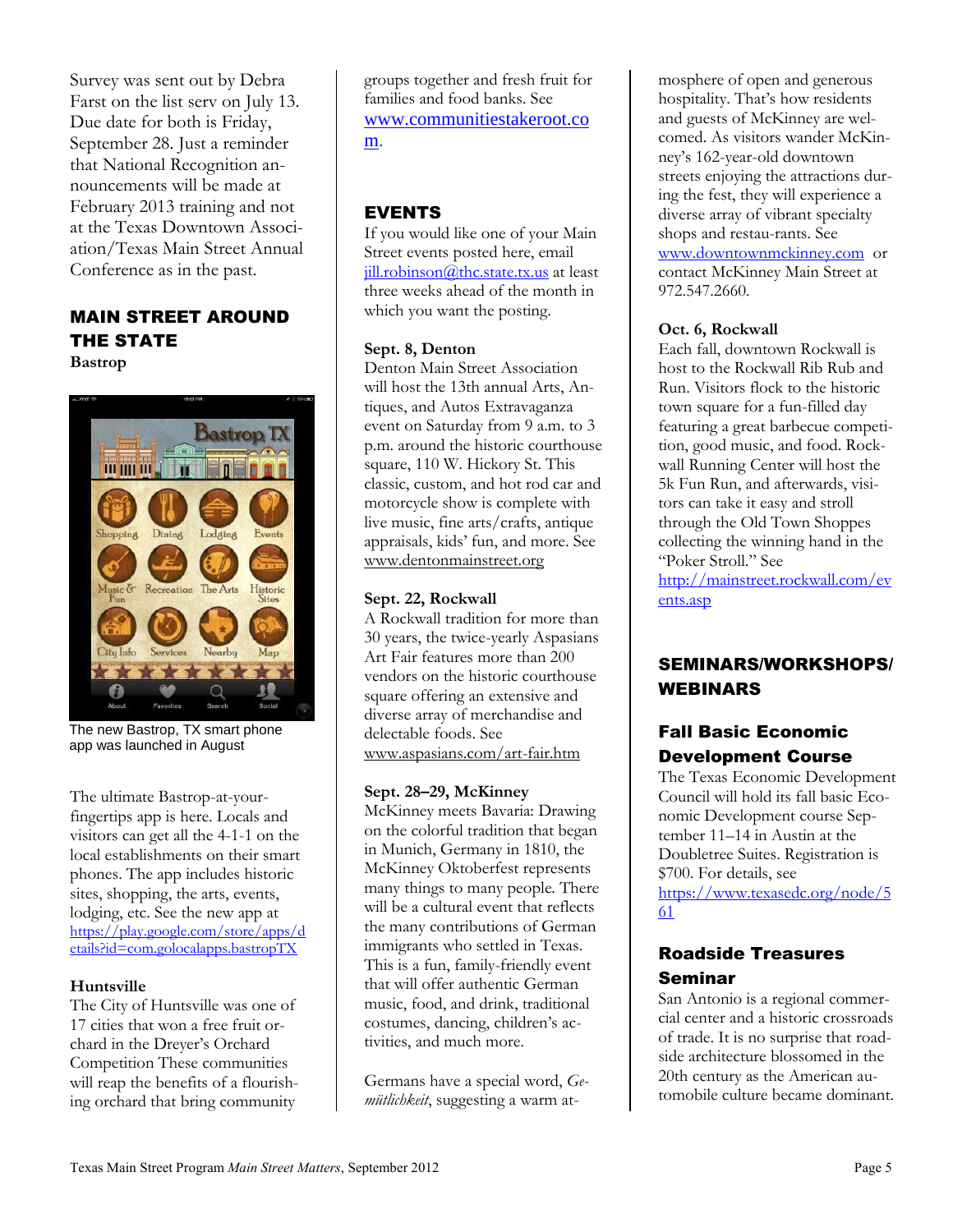Although many of the tourist courts, motels, drive-in restaurants, and auto-oriented businesses have disappeared, San Antonio still retains a significant collection of buildings and structures of the automotive era. This seminar on September 15, Roadside Treasures— Buildings of the Automotive Era, will focus on the identification and protection of these historic resources in a regional and larger context. Fee is \$20 including lunch. For more information, see [www.saconservation.org/EventsCa](http://www.saconservation.org/EventsCalendar/Seminars.aspx) [lendar/Seminars.aspx](http://www.saconservation.org/EventsCalendar/Seminars.aspx)

#### Texas Friendly **Train the Trainer Hospitality Workshops**

Become a certified Texas Friendly instructor through this hospitality workshop comprised of two halfday sessions that provide the best tools to take back to one's community regarding customer service. The workshops will be: **Athens, Oct. 16-17 Rockwall, Oct. 18-19**  Cost is \$200 for new instructors (both days); \$100 for current instructor "refreshe"' (1st day only). Free registration to AgriLife Extension staff. To find out more about the program and to register, visit the Texas Friendly Hospitality website at:

<http://agrilife.org/texasfriendly/>

# Texas Downtown Association (TDA)/Texas Main Street Annual Confer-

ence

Registration is now open for the TDA/Texas Main Street annual conference in Wichita Falls

**Nov. 6–9**. Keynote speaker for the conference will be internationallyrecognized speaker, Jon Schallert, business expert specializing in teaching businesses and communities how to turn themselves into consumer destinations. Conference session topics will include Inventing and Investing in New Business, Cash Mobs, Pop-up Stores in Downtown, Historic Preservation in Downtown, Funding/Fundraising for Downtown Projects, Culinary and Agritourism, and more. The conference will conclude on Friday with local tours. See [www.texasdowntown.org](http://www.texasdowntown.org/) for details.